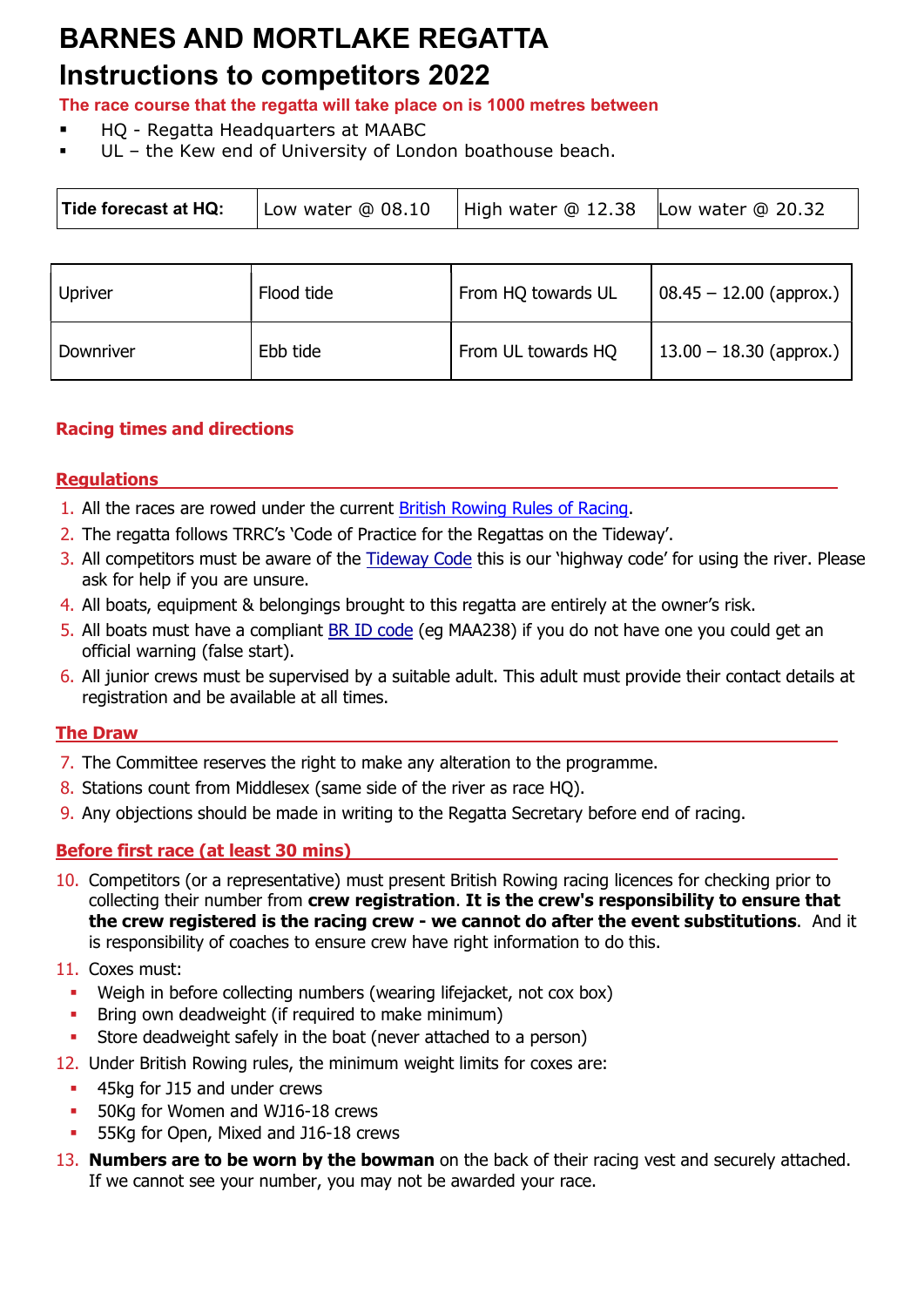#### **Navigation**

- 14. In addition to the Tideway Code of Practice (see 3 above) we have a map of our course and a circulation diagram. Coxes, single scullers and bow steers must understand these, including:
- Boating area
- Race course including starboard side rule
- Marshalling areas
- **•** Effects of strong stream
- Crossing points
- Bridges at both ends of course
- 15. When moving with the stream crews must keep to the starboard side (green or bow side blade) of the centre of the river. (This is the direction of racing on both tide states).
- 16. There will be one tide change during the regatta: from Flood to Ebb at around 12.00 and then from Ebb at around 13.00. It is essential that you understand where to be on the river for the tidal state. Check the time, stop to ask if you are unsure. Racing will be suspended approx. 13.45 to allow passage of a ceremonial flotilla – The Tudor Pull.

#### **Safety**

- 17. You must read & understand our safety plan, you are responsible for your own safety.
- 18. All crews must conform to the requirements of British Rowing's RowSafe - Boats may be checked and must comply- Coxes must wear an appropriate life jacket.
- 19. A check by an official does not necessarily imply that all aspects of the boat are safe and no warranty of safety is implied or exists as a result of such checks. Crews not boating from HQ should try to call in to be checked before their first race.
- 20. The Committee remind you that all boats, equipment, and belongings brought to this regatta are entirely at the owner's risk.
- 21. Crews not boating from HQ should call race control before boating for their race or check with the marshals below Chiswick bridge that the regatta is running on time.

 $\mathbf{I}$ 

#### Marshaling

22. Boating from  $HO -$  beware of shallows as the bank is not straight!

| Ebb tide (down-river) racing:                                                                                              | <b>Flood tide (up-river) racing:</b>                                                                                                   |
|----------------------------------------------------------------------------------------------------------------------------|----------------------------------------------------------------------------------------------------------------------------------------|
| Boat with bows away from Chiswick Bridge.<br>Crews should then cross the river directly<br>giving way to oncoming traffic. | Boat with bows to Chiswick Bridge. Crews should<br>then proceed through Middlesex arch of Chiswick<br>Bridge into the marshaling area. |

- 23. When going to the start all races crews must conform to the circulation pattern indicated on the race plan diagram.
- 24. Crews must not practice racing starts or do full pressure bursts within the marshalling area, take great care when proceeding to start on the race course to avoid racing crews.

 $\overline{1}$ 

| Ebb tide (down-river) racing:                           | $\cdot$ Flood tide (up-river) racing:                                                                 |
|---------------------------------------------------------|-------------------------------------------------------------------------------------------------------|
| Starts can be done well before the<br>marshalling area. | Starts must be done well below the green buoy of<br>the crossing point. Beware of the crossing point. |

- 25. Marshalling area and Start marshal location:
	- Ebb tide (down-river) racing: Surrey bank opposite UL bows towards Kew bridge (upriver) • Flood tide (up-river) racing: Middlesex bank by TSS / Boat Race finish pole bows away from Chiswick bridge (down river)
- 26. While marshaling (waiting to race) stay in position; all crews in single file, close to the bank, paddle on when necessary, no fast-paced rowing (starts or firm pressure). Always keep a good look out.